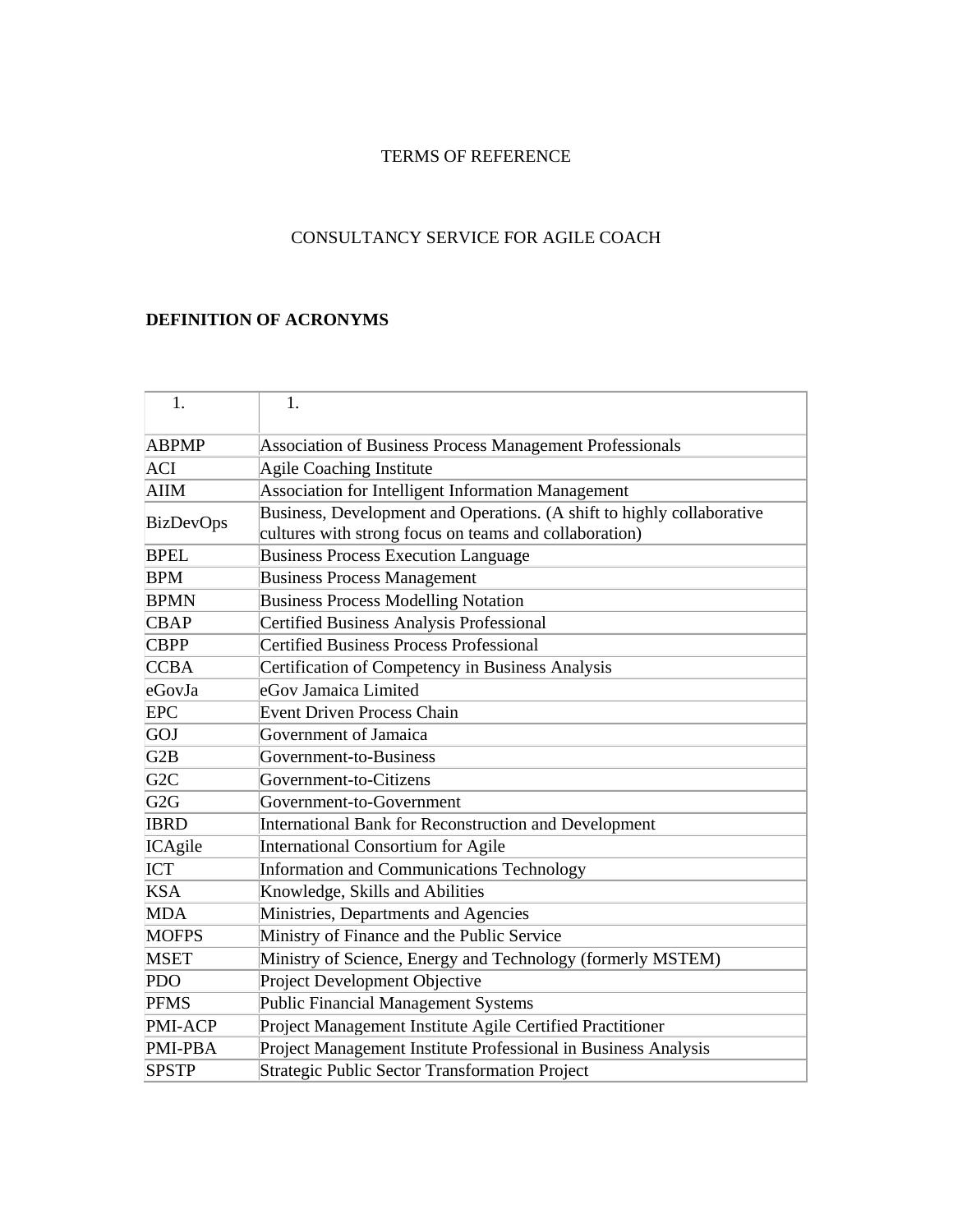## 1. **BACKGROUND**

eGov Jamaica Ltd. (eGovJa) is a full-service provider of Information and Communications Technology (ICT) services such as ICT Consultancy, Government of Jamaica (GOJ) Validation Web Services, Data Centre (Hosting and Data Storage), Infrastructure Design and Development Services, and Software Development/Acquisition.

With a mandate to provide ICT services to the entire public sector of the GOJ, eGovJa was restructured to support critical business processes of government entities and to enhance the revenue collection capabilities of the GOJ. The mandate is further expanded in the Vision 2030 ICT Sector Plan that has the following action items assigned to eGovJa:

- Implement a Brand Jamaica portal organized in product streams. This should be done in collaboration with the Jamaica Trade and Invest.
- Assess, re-engineer and automate key government business processes to improve facilitation and service delivery. This should be done in collaboration with the Cabinet Office and the relevant Ministries, Departments and Agencies (MDAs).
- Develop more efficient electronic systems for engagement in Government-to-Government (G2G), Government-to-Business (G2B) and Government-to-Citizens (G2C) transactions. This should be done in collaboration with our parent ministry, the Ministry of Science, Energy and Technology (MSET).

The GOJ is embarking on an ICT transformation process in an effort to improve services to citizens and businesses in Jamaica. It is recognised that currently there is no one organization that has full responsibility for ICT and related services and this has resulted in a number of challenges. Due to these challenges, Cabinet approved the implementation of an ICT Governance Framework model on January 12, 2013 and further approved through Cabinet decision 28/16, the establishment of a Road Map and an Action Plan for transformation of the entire ICT services for the GOJ through the establishment of an ICT Authority.

The range and scope of the services provided by eGovJa have changed dramatically and the organisation is now required to service a larger client base, however there has not been a commensurate increase in human and physical resources. The company is also expected to adopt the agile methodology and be effective in its delivery of services. Hence, changes in business processes will be required to facilitate same.

eGovJa traditionally utilizes the waterfall software development methodology, and currently records an efficiency level below best practice standards. An internal study of the organisation was done which revealed the following challenges, among others:

- Lengthy delays in delivering solutions
- Difficulty incorporating changes to business requirements
- Software defects are identified too late in the process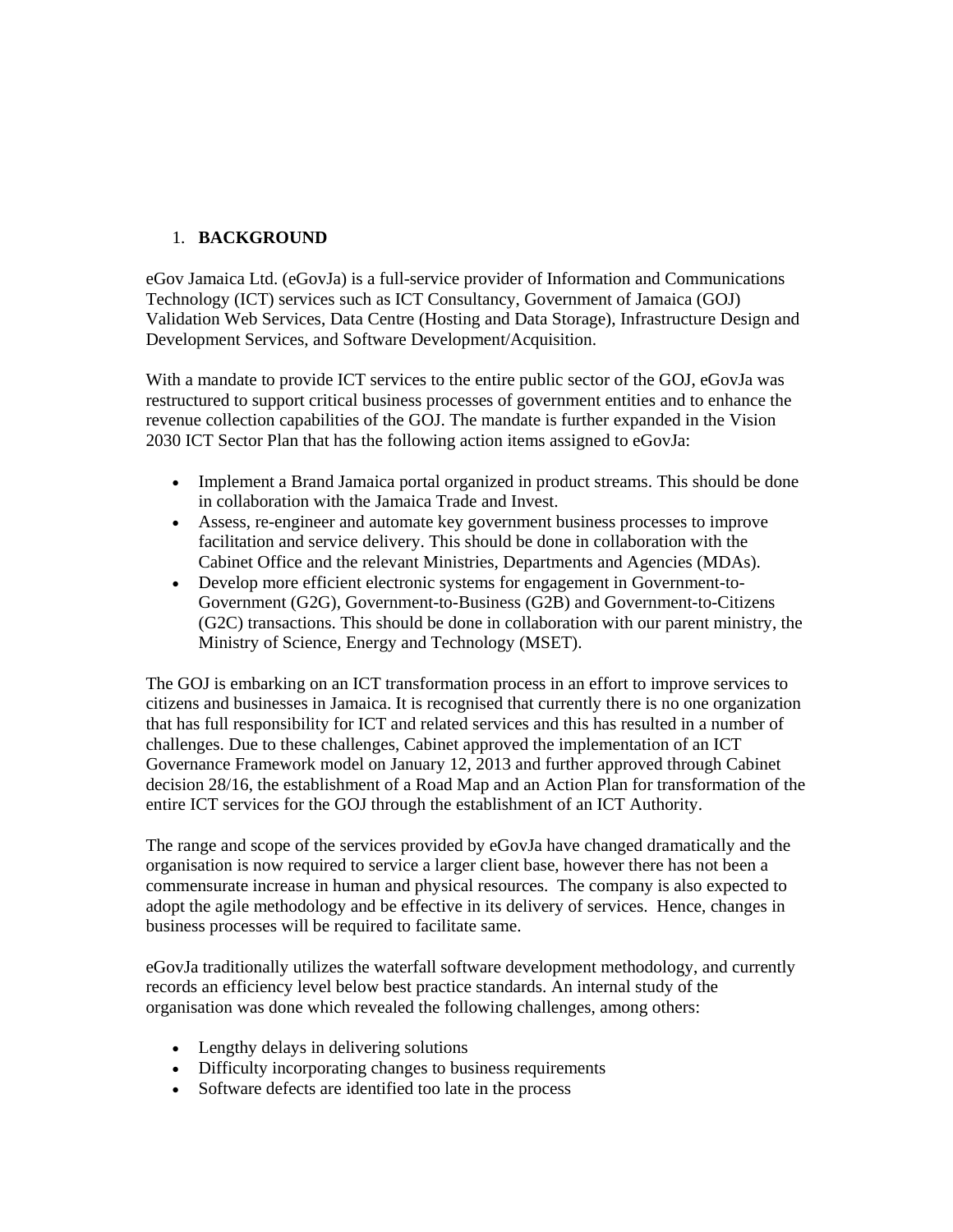- Customers are not involved in the process, often resulting in their dissatisfaction with the end product
- Inadequate collaboration among team members and with customer
- Silos across functional units
- Unnecessary bureaucracy

Through research, it was determined that some of the challenges outlined above can be resolved by building the Business, Development and Operations (BizDevOps) culture which adopts the Agile principles. eGovJa has received the required training in agile and is now utilizing the scrum agile methodology for selected projects.

With the required coaching and onsite mentoring in agile we intend to implement the agile methodology throughout the organisation, since companies that have adopted these principles operate at an optimal level and have reported increased customer satisfaction.

#### **Project Funding Overview**

The GOJ is the beneficiary of an investment loan from the World Bank. The Strategic Public Sector Transformation Project (SPSTP) (IBRD Loan No.-8406-JM) will, inter alia, assist in repositioning of eGovJa to be able to support the Public Financial Management Systems (PFMS).

The Project Development Objective (PDO) of the SPSTP is to strengthen public resource management and support selected public sector institutions in facilitating a more enabling environment for private sector growth. The project has six components. This consultancy falls under Component III: Adaptive Public Sector Approaches to Promote Fiscal Sustainability.

The components of the SPSTP are:

- Component I: Strengthening the Public Investment Management System
- Component II: Strengthening the Budget Preparation Process & Results-Based Budgeting
- Component III: Adaptive Public Sector Approaches to Promote Fiscal Sustainability
- Component IV: Modernizing the Accountant General's Department
- Component V: Fostering Industrial Growth and Trade Facilitation
- Component VI: Project Management

The Agile Coach is needed to assist eGovJa in reorganizing its business, application development and operational processes to improve our delivery of value, solutions and services and remove the operational silos that currently generate inefficiencies, waste and extended delivery time. By extension, this will also enhance the delivery of ICT services to GOJ and provide medium to long-term support of the PFMS under Component 3 of the SPSTP. This component will support activities that will contribute to the sustainability of GOJ's reform process in public administration, fiscal sustainability and growth.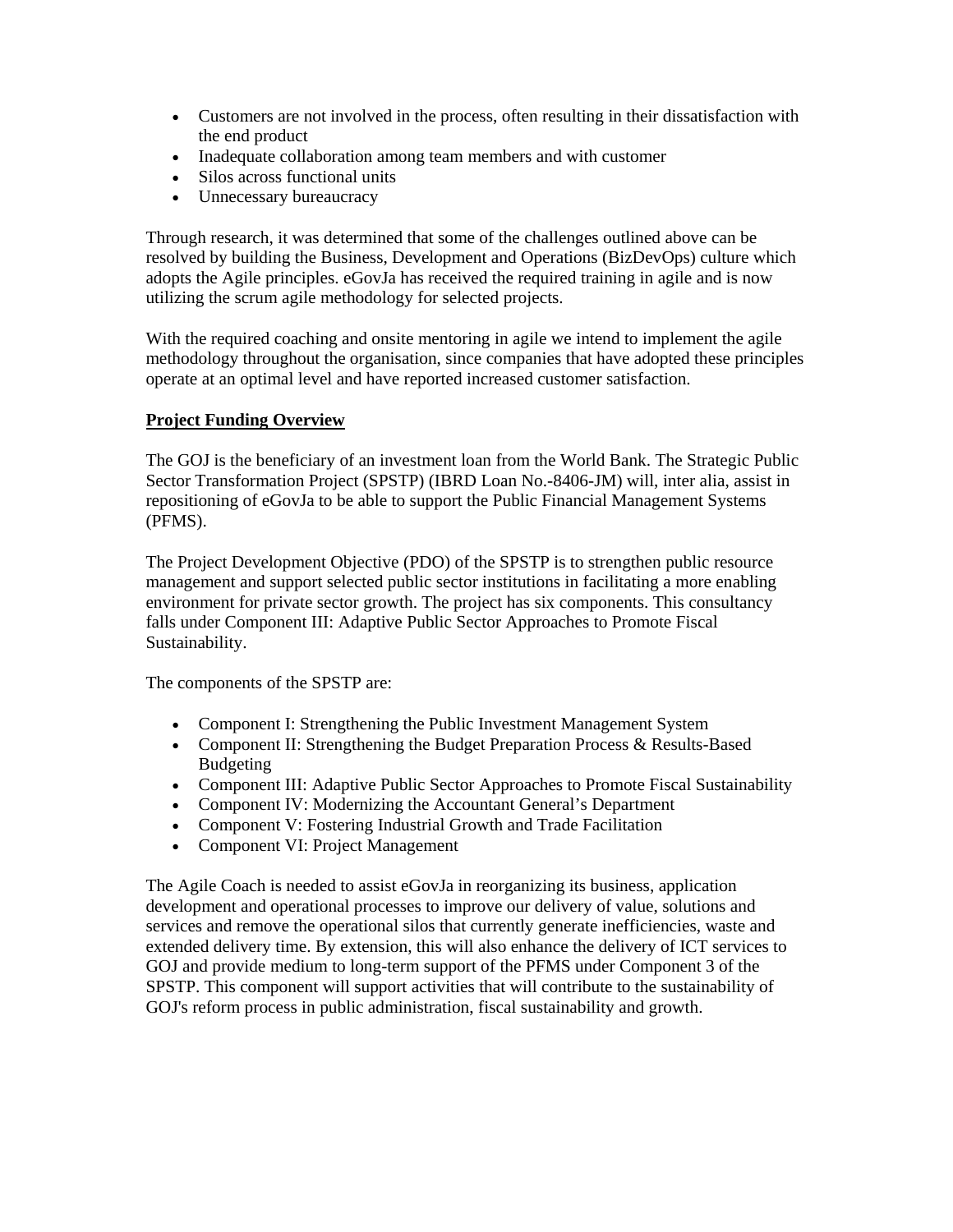## 2. **OBJECTIVES**

The objective of this consultancy is to conduct mentoring and coaching of staff, review and establish the eGovJa agile framework, develop and conduct implementation of the transition plan, all over a nine months period.

### 3. **SCOPE OF WORK**

This consultancy seeks to enhance the agile capacity of participants (Agile Coaches in the Agile Centre of Excellence). In achieving this objective, the Consulting firm is expected to execute the actions outlined below. The scope of work is not considered exhaustive and modifications will be considered during the course of the engagement. All changes to the scope of work shall be formally approved by both parties.

The Consulting firm shall carry out the following:

### 1. **Agile Skills and Scope**

- 1. Increase participants' knowledge in the field of agile frameworks.
- 2. Lead participants to the path of professional mastery.
- 3. Impress upon the participants the ethical considerations therein.

#### 2. **Enterprise Agility: Structures and Processes**

- 1. Analyze the current eGovJa Agile Centre of Excellence structure against common agile paradigms and make recommendations for improvements.
- 2. Analyze current organizational business processes.
- 3. Determine and design an effective process on how to make the organization and business more agile.

### 3. **Enterprise Agility: Leadership and Culture**

- 1. Work with the executive team to understand the organizational needs and make recommendations, which will inform the transition plan.
- 2. Leverage leadership development models to assist the organization's adoption.
- 3. Engage all organizational levels in conversations about cultural change.

### 4. **Change and Enterprise Agile Transitions**

- 1. Work with the organization to enact agile transition strategies.
- 2. Manage the organizational impediments.
- 3. Assist all employees to realize the fruits of agility at an enterprise level.
- 4. Provide a work plan to transition to the proposed agile process.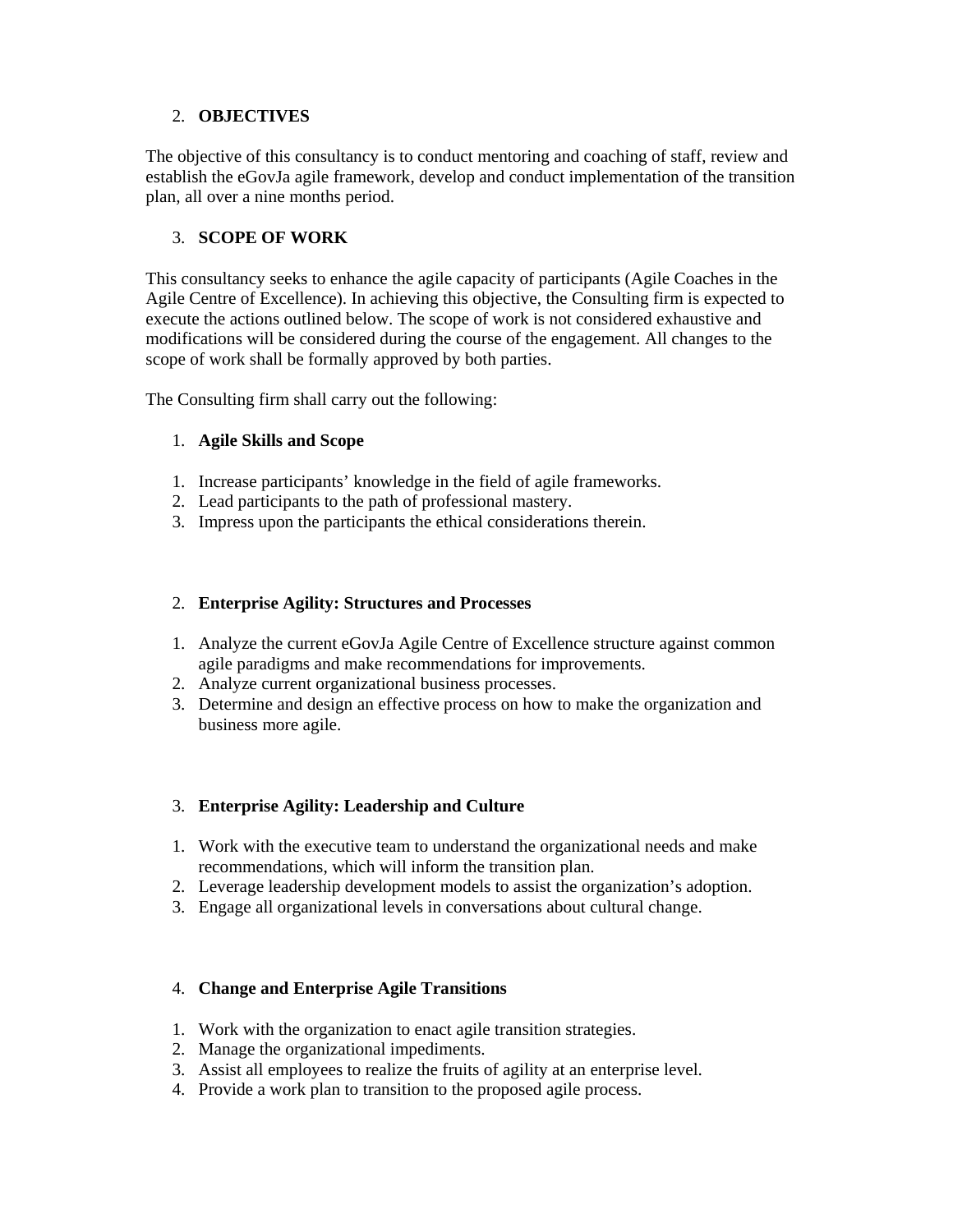5. Design an effective evaluation system for reviewing the performance of the Agile Teams.

### 5. **Existing Process Review**

- 1. Review the existing standards, procedures, processes and norms to ensure that the existing obligations and duties placed on employees are not onerous and provide recommendations for updates.
- 2. Recommend changes to specific standards, procedures, processes and norms that are needed to grant authority to the new agile framework employed.

## 6. **Change and Communication Management**

- 1. Establish the end to end process of the new agile framework, and ensuring alignment with the new changes.
- 2. Create change management and communication plans through the application of proven strategies and methodologies that stimulate a sense of urgency, mobilize commitment and minimize the negative impact to organization performance, new processes and the way employees work.
- 3. Perform data analysis, performance measurement, and quantitative and qualitative metrics development.
- 4. Develop internal change management capabilities within the hierarchy of the organization and amongst clients that are agile and adaptive to suit the evolving working environment.
- 5. Develop and execute the transition plan for adopting the new agile framework.
- 1. Participate with the Project Team in delivering communicative messages to keep all stakeholders informed of the progress of this Project and the impact of proposed organizational changes.
- 2. Participate with the Project Team in delivering a communication plan to communicate to all employees messages that are relevant to them in a timely manner.
- 3. Arrange consultative workshops with key stakeholders as part of the overall change management process and present cohesive rationale for the recommended changes and proposals.

### 4. **METHODOLOGY**

The Consulting firm, through key personnel, is expected to use accepted and proven methodologies for carrying out the assignment. The firm should prepare a detailed methodology and work plan indicating how the objectives of the assignment will be achieved.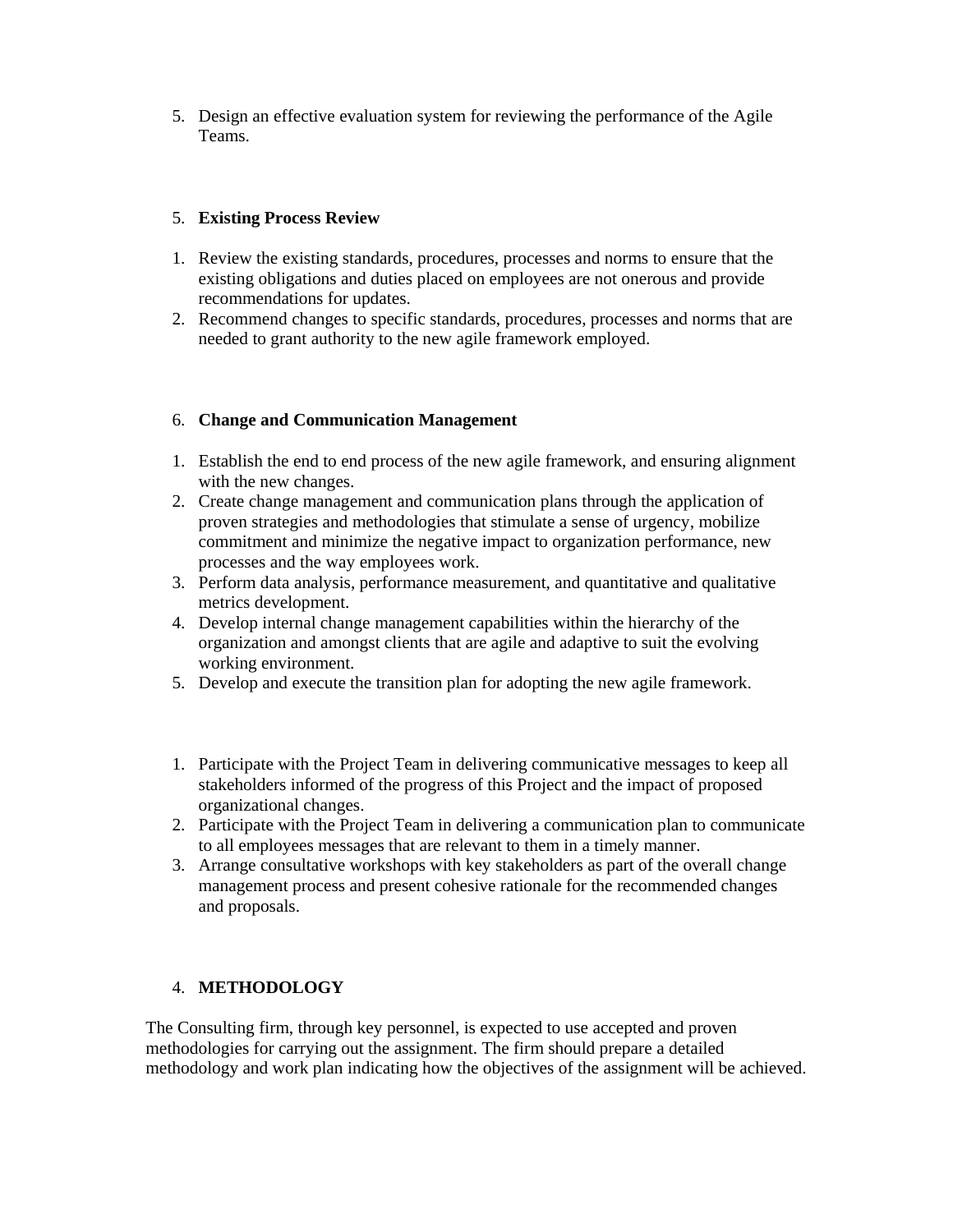The work plan submitted should be aided by Microsoft Project showing the allocation of time to each of the key components of the project. Detailed scheduling should be provided to support the methodology outlined.

### 5. **COORDINATION/REPORTING RELATIONSHIP**

The Chief Executive Officer of eGovJa is the Sponsor for this project. The Consulting firm will report to and operate under the supervision of the Chief Scrum Master. The Chief Scrum Master will co-ordinate the review and approval of the documents prepared by the Consultant. The Project Team will have responsibility for the review and sign off of key deliverables as listed in section 6.

## 6. **DELIVERABLES**

The deliverables under this project are as specified in the table below. All documents submitted must be in conformance to the following minimum standards:

- 1. Follow the draft outline that is to be submitted to, and approved by the Project Team prior to the deliverable being formally submitted;
- 2. Use language appropriate for a non-technical audience;
- 3. Be comprehensive, properly formatted and well presented;
- 4. Provide justifications for all assumptions;
- 5. Be presented live to the Project Team to allow for feedback and comments;
- 6. Final version of deliverables to incorporate Project Team feedback and be submitted in electronic editable format and two hard copies.

The tables below outline the expected deliverables for each specialist area. The consulting firm may provide a master plan outlining how the overall project will be executed, or provide individual plans for each component.

| <b>Key Deliverables</b>                       | <b>Description</b>                                                                                                                                                                                                                                                                                                                                                          | Percentage<br>$\left( \frac{0}{0} \right)$ |
|-----------------------------------------------|-----------------------------------------------------------------------------------------------------------------------------------------------------------------------------------------------------------------------------------------------------------------------------------------------------------------------------------------------------------------------------|--------------------------------------------|
| Work Plan                                     | The Work plan is the operational document for the<br>consultancy and is used to determine the required inputs for<br>the development and delivery of the output of the<br>consultancy. Work plan to be submitted one (1) week after<br>commencement and to include broad implementation<br>strategy, activities, projected beginning and end times for<br>major activities. | 10                                         |
| 2. Sensitisation<br>Sessions and<br>Workshops | The Consultant is required to ensure that all activities be<br>supported with the appropriate documentation, including a<br>training plan. Where necessary, the Consultant is expected<br>to conduct formal sessions to facilitate education and<br>transfer of knowledge skills and abilities (KSAs) in regard                                                             | 20                                         |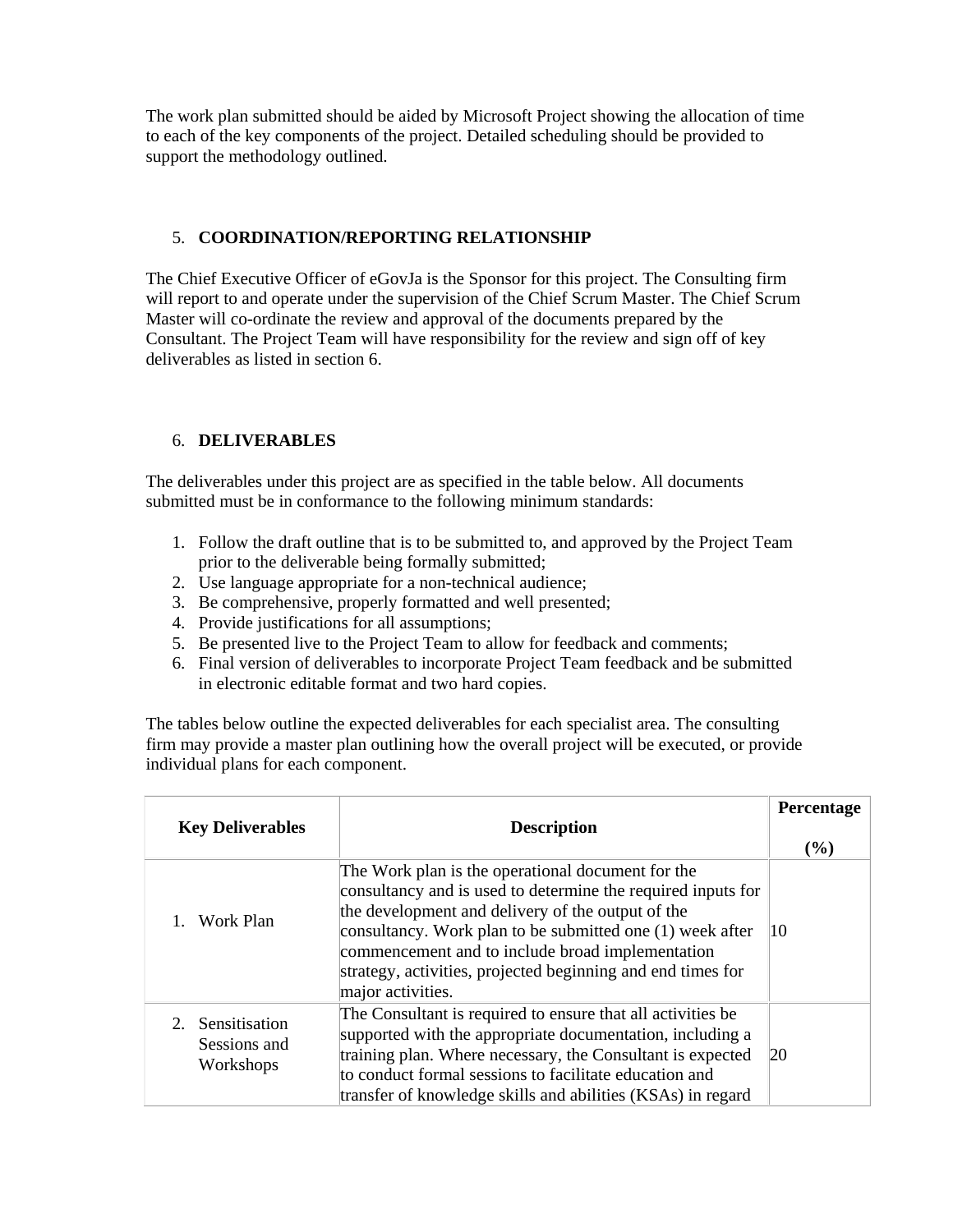|                               |                                                                                                                                                                                                                                                                                                                                                                                                                                                                                                                       | Percentage |
|-------------------------------|-----------------------------------------------------------------------------------------------------------------------------------------------------------------------------------------------------------------------------------------------------------------------------------------------------------------------------------------------------------------------------------------------------------------------------------------------------------------------------------------------------------------------|------------|
| <b>Key Deliverables</b>       | <b>Description</b>                                                                                                                                                                                                                                                                                                                                                                                                                                                                                                    | (%)        |
|                               | to the implementation of new business processes and<br>procedures. Business Process Analysts must be assigned to<br>work with the Consultant throughout the project.                                                                                                                                                                                                                                                                                                                                                  |            |
|                               | All information, documents, reports and materials will<br>become and remain the property of eGovJa and the<br>Consultant does not have any rights to copy, retain,<br>reproduce, use or disseminate without the written approval<br>of eGovJa.                                                                                                                                                                                                                                                                        |            |
|                               | These reports shall be provided every two weeks (for this<br>assignment we will be using two week sprints to perform<br>the work) to keep the company informed on the progress of<br>the assignment. The Progress Report will provide the<br>following:                                                                                                                                                                                                                                                               |            |
| <b>Progress Reports</b><br>3. | Accomplishments from the prior period<br>Planned actions for the next period<br>Updates on the status of any issues affecting<br>assignments<br>Issues requiring action or escalation to the Director<br>٠<br>Risks to project and actions taken/proposed to<br>manage those risks<br><b>Business Process Review with recommendations</b>                                                                                                                                                                             | 5          |
| 4. Communication              | Communication and Change Management Plan established<br>in agreed format and submitted within the agreed timeframe.<br>This involves plans for engaging stakeholders (all eGovJa<br>staff) and the medium in communicating the plans for the<br>organization.<br>This plan will be derived based on the evaluation and                                                                                                                                                                                                |            |
| and Change<br>Management Plan | selection of the methodology that best suits the<br>transformation being undertaken. Key areas to be covered<br>include:<br>Making a case for the change. Is there a shared<br>need? Why is it necessary? Is the current model<br>optimal?<br>Sharing the vision. Garnering management buy-in.<br>$\bullet$<br>What is the future state?<br>Mobilizing the change.<br>$\bullet$<br>Reinforcing the change.<br>$\bullet$<br>Measuring the change. Development of Key<br>Performance Indicators (metrics) to constantly | 10         |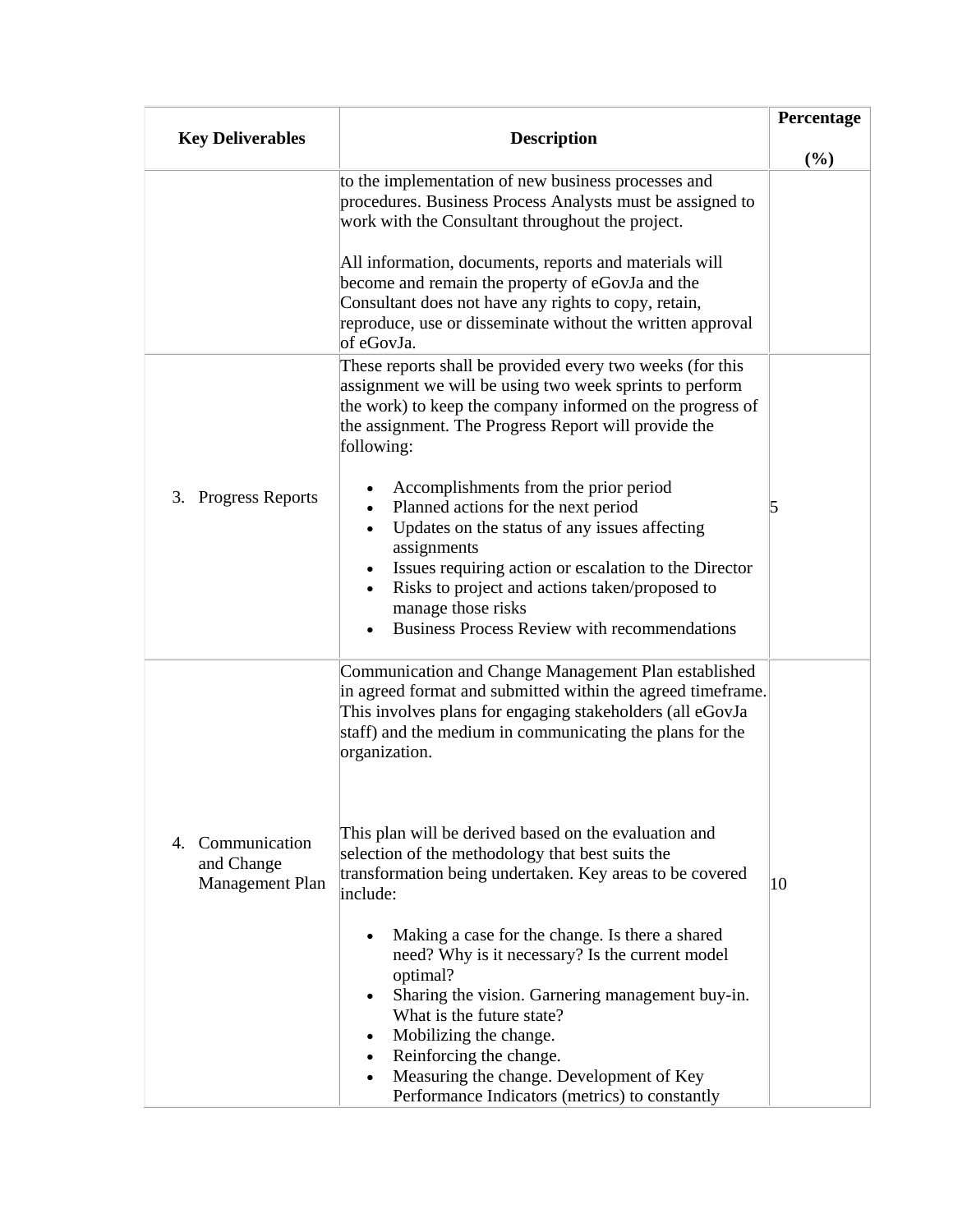| <b>Key Deliverables</b>                   | <b>Description</b>                                                                                                                                                                                    | Percentage |
|-------------------------------------------|-------------------------------------------------------------------------------------------------------------------------------------------------------------------------------------------------------|------------|
|                                           |                                                                                                                                                                                                       | (%)        |
|                                           | measure and evaluate the resistance to change so<br>corrective actions can be taken and to also celebrate<br>the successes.                                                                           |            |
|                                           | The Agile Framework and Transition Plan will be due in<br>accordance with the approved work plan. The Agile<br>Framework and Transition Plan should be reviewed within<br>ten $(10)$ days of receipt. |            |
| 5. Agile Framework<br>and Transition Plan | The Agile Framework developed for the organization will<br>have a detailed structure with the requisite processes and<br>procedures to be adopted by the organization.                                | 40         |
|                                           | The Transition plan will outline deliverables, milestones,<br>activities and resources required to adopt the new Agile<br>Framework developed.                                                        |            |
|                                           | NOTE: The consultants are required to work with the<br>organization to execute the transition plan for the adoption<br>of the new agile framework.                                                    |            |
| 6. Final Report                           | A final report for this assignment to<br>summarise work done<br>results achieved<br>$\bullet$<br>proposals for next steps to be implemented<br>$\bullet$                                              | 15         |
|                                           | The scope of the final report is not considered exhaustive<br>and modifications will be considered during the course of<br>the engagement.                                                            |            |

# 7. *"Sign-off" Procedure*

 The Project Team will work with the Consultant to ensure the deliverables align with the objective of this assignment. It is also expected that the Consultant will present the deliverables to the Project Team.

### 8. *Variations*

 All proposed changes to the work plan and deliverables must be discussed with the Project Sponsor, and where necessary will be submitted for approval to the Project Team.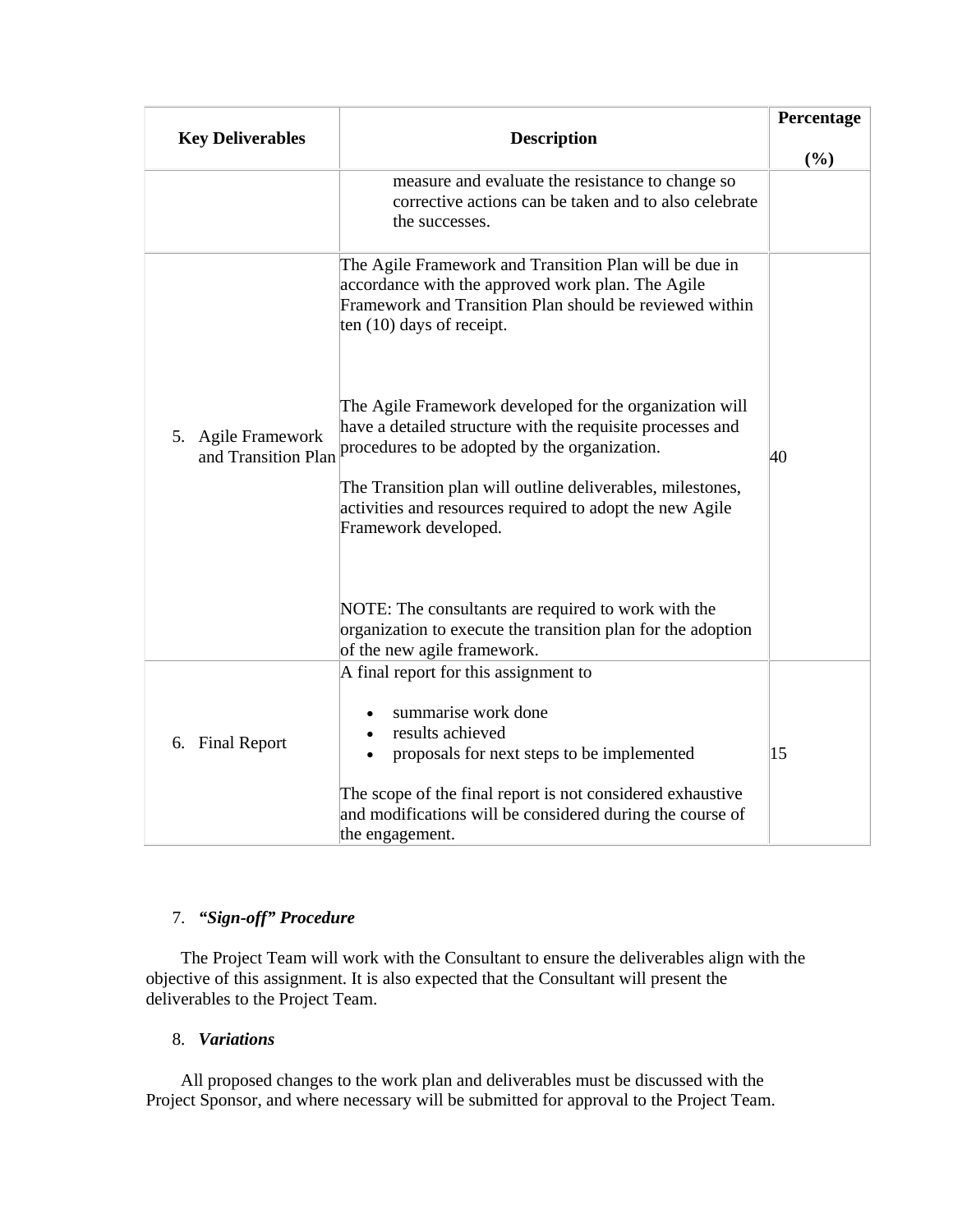### 9. *Schedule of Payment*

Payments for the services will be specified in the Contract.

## 10. **QUALIFICATION AND TECHNICAL EXPERTISE REQUIRED**

#### 1. **The Consulting Firm**

The Consultant Firm should have the following minimum qualifications and demonstrate the following competencies:

- 1. At least 8 years of experience working with large organizations to deliver on similar scope.
- 2. Should be able to provide evidence of the validity of experience and qualification, including work done for an IT organization.
- 3. Must be accredited to deliver Agile Coaching and/training at the requisite level.
- 4. The Consultant will meet the minimum score of 70% in relation to the criteria listed in the Agile Coaching Evaluation Criteria attached.

### 1. **Key Skills/ Qualifications**

Of key interest to the GOJ are the key personnel assigned by the Consulting firm to the Project. Specific attention will be paid to the depth of expertise of these individual(s) and their presence and communication capabilities.

The Agile Coach(es) should have the following minimum qualifications and demonstrate the following:

- 1. Certified instructor in delivery of training to adults, from a recognized institution.
- 2. Consultant must be certified as an Agile Coach as well as possess certification in two (or more) of the following areas: Certified Scrum Trainer, Certified Scrum Coach Professional, Agile coach certified or Project Management Institute Agile Certified Practitioner (PMI-ACP), International Consortium for Agile (ICAgile)/Agile Coaching Institute (ACI) Certified Coach, Certified Scrum Master, Certified Scrum Product Owner, Certified Scrum Developer, SCRUM study Certified Agile Coach, Scrum Alliance Certified Enterprise Coach.
- 3. Practitioner with demonstrated competence in Agile with at least 6 years relevant experience in recent years with and at least three (3) consecutive years of experience within the last five (5) years as an Agile coach or trainer.
- 4. Bachelor's degree in Computer Science/IT related field or equivalent working experience.
- 5. Experience in coaching and training at the enterprise level of management
- 6. Experience in enterprise level transformation.
- 7. Ability to translate theory, and to tailor, implement and embed best practices.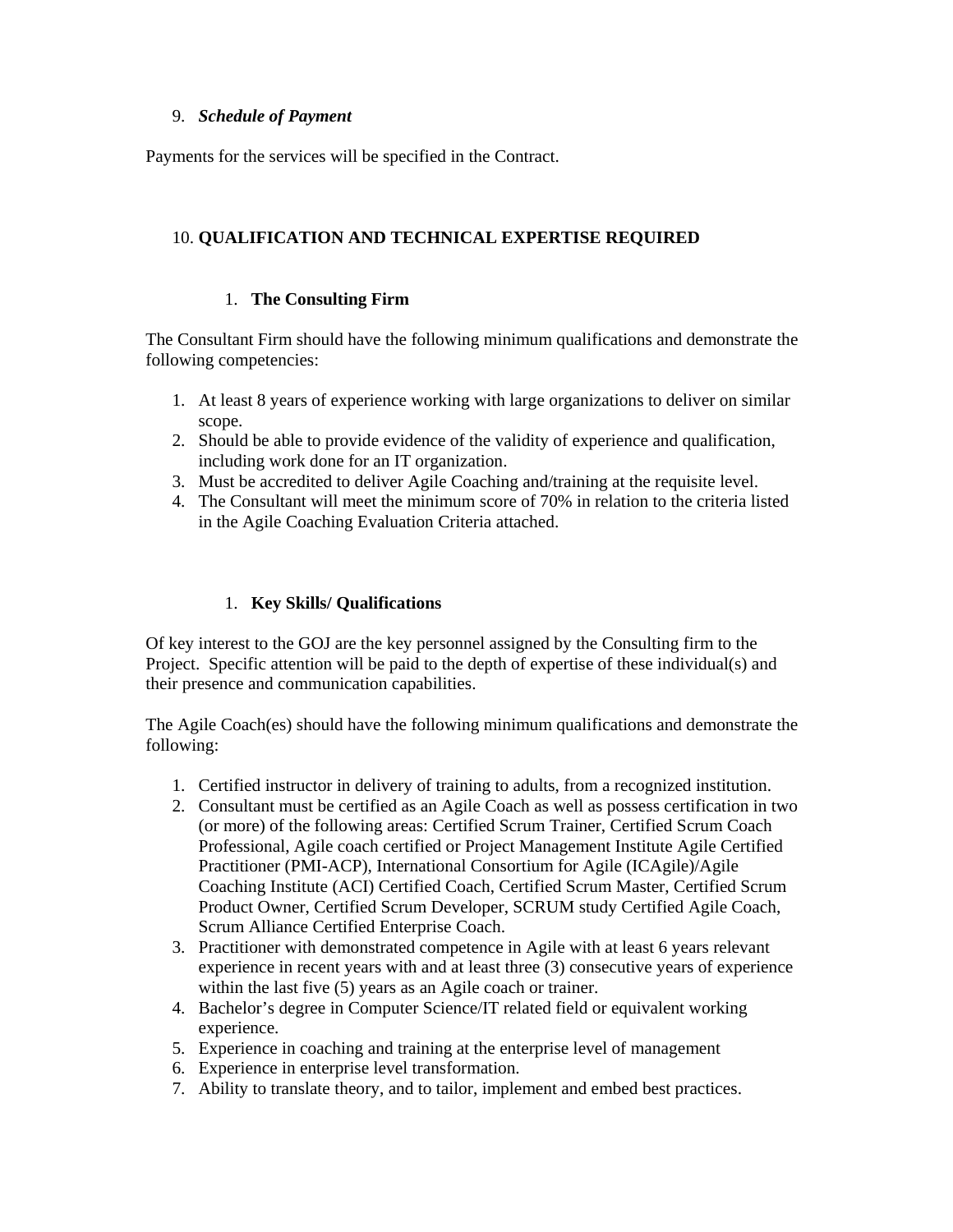The Business Process Analysts should have the following minimum qualifications and demonstrate the following:

- 1. Certified Business Analyst with Certified Business Analysis Professional (CBAP) designation/Certification of Competency in Business Analysis (CCBA), BCS Business Analysis Certification, Project Management Institute Professional in Business Analysis (PMI-PBA) or equivalent certification.
- 2. Business Process Management (BPM) Certification with Association for Intelligent Information Management (AIIM) BPM Certificate, Certification from BPM
- 3. Institute.org, Certified Business Process Professional (CBPP) with Association of Business Process Management Professionals (ABPMP) or equivalent certification.
- 4. Practitioner with demonstrated competence in Business Process improvement with at least 5 years relevant experience in recent years with and at least three (3) consecutive years of experience within the last five (5) years as an Business Process Analyst.
- 5. Lean/Six Sigma Certification
- 6. Bachelor's degree in Computer Science/IT related field or equivalent working experience.
- 7. Ability to apply knowledge of Business Process Modelling Notation (BPMN), Event Driven Process Chain (EPC), Business Process Execution Language (BPEL) to documenting processes.
- 8. Experience in managing process change, leading process redesign workshops, educating business users responsible for managing and operating business processes and monitoring, measuring and providing feedback on process performance.

A primary and secondary resource for each component should be identified to ensure project continuity if required.

#### 1. **NATURE OF THE ASSIGNMENT**

| Type of Consultancy:                                                  | Consulting Firm                 |  |  |  |
|-----------------------------------------------------------------------|---------------------------------|--|--|--|
| Duration of Contract                                                  | 9 months (non-consecutive days) |  |  |  |
| Place of Work:                                                        | Jamaica, at eGovJa Offices      |  |  |  |
| Type of Contract:                                                     | <b>Fixed Price Contract</b>     |  |  |  |
| <b>Payment Responsibility</b>                                         | <b>MOFPS</b> Project Office     |  |  |  |
| NB: The contract amount includes all costs related to undertaking the |                                 |  |  |  |
| consultancy.                                                          |                                 |  |  |  |